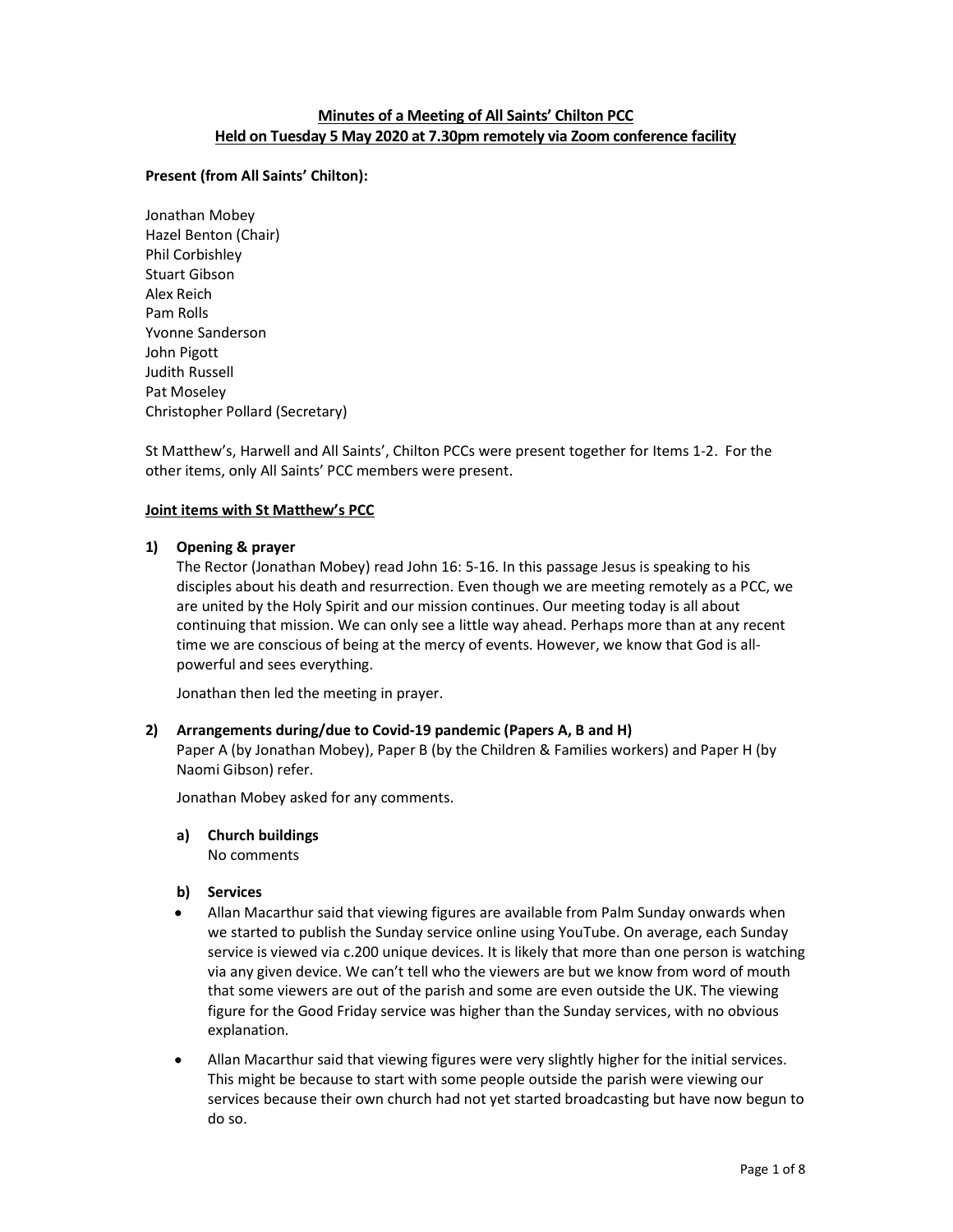- Allan relayed that 90% of online service viewings were on a Sunday; 60% of viewings were via a PC; 25% were via a smartphone and 15% were via a tablet. Some of those accessing services via a phone might be casting from the phone to a TV screen.
- Gordon Gill said that he had viewed various online Sunday services in the Deanery. His view is that Harwell & Chilton's services are excellent. The way they are put together looks professional – with a variety of people appearing in them, the music is well presented and a mixture of indoor and outdoor settings used.
- Gordon Gill said that Harwell & Chilton's viewing figures are very much in line with St Mary's, Wallingford, which is church with a similar sized membership. Gordon said that, nationally, viewing figures for online services are many times higher than physical church attendance. Gordon also commented that an advantage of a recorded service such as ours is that people can view it whenever it suits them. This is likely to increase access beyond the regular congregation. Some churches use the alternative approach of livestreaming their services or use Zoom invitations to view live services. That approach limits the viewers to those who are available at that time.
- Pam Rolls said that it is encouraging that online viewing figures are holding up consistently at around c.200.
- Jonathan Mobey was asked about viewing figures for Pebbles, Kids Church and the Pebbles Family Services. Jonathan explained that these services are delivered live via a Zoom invitation rather than a recording on YouTube. The number attending online has been similar to the face to face attendance.
- Jonathan Mobey said that, looking to the future, he sees online services as supplementing rather than replacing physical church services. Online services can help reach those who are unable to leave the house or who are working on Sundays or who feel uncomfortable coming into a church building.
- Other PCC members reinforced their appreciation of the style, quality and accessibility of Harwell & Chilton online services (e.g. using 'outside broadcasts' not just indoor settings; including recognisably local locations and people; having the words to the songs visible so you can sing along; being able to watch from the sofa in your pyjamas, etc.)
- Some suggestions for improvement were to increase the number of Bible readings from one to two in order to have an Old Testament as well as a New Testament reading; ensuring the speaker is visible wherever possible (or that they are named if not); supplying a printed copy of the sermon to church members known not to have internet access; publicising the online services in future Harwell Helpers or Chilton Mutual Aid leaflet drops.
- Jonathan Mobey said that he is planning to send another email to the church community shortly and that he would ask for feedback on the online services from this wider group too.
- Allan Macarthur said that the online services have been quite time consuming to put together but the team is getting faster at it. Deborah Evans (Administrator) has been heavily involved.

# Jonathan Mobey and Pam Rolls to identify church members without internet access and supply a printed copy of the sermon to those who would like one

## c) Children & Families work

Paper B refers. Jonathan Mobey said that the Children & Families workers (C&FWs) had also been undertaking some pastoral work among their constituency by telephone.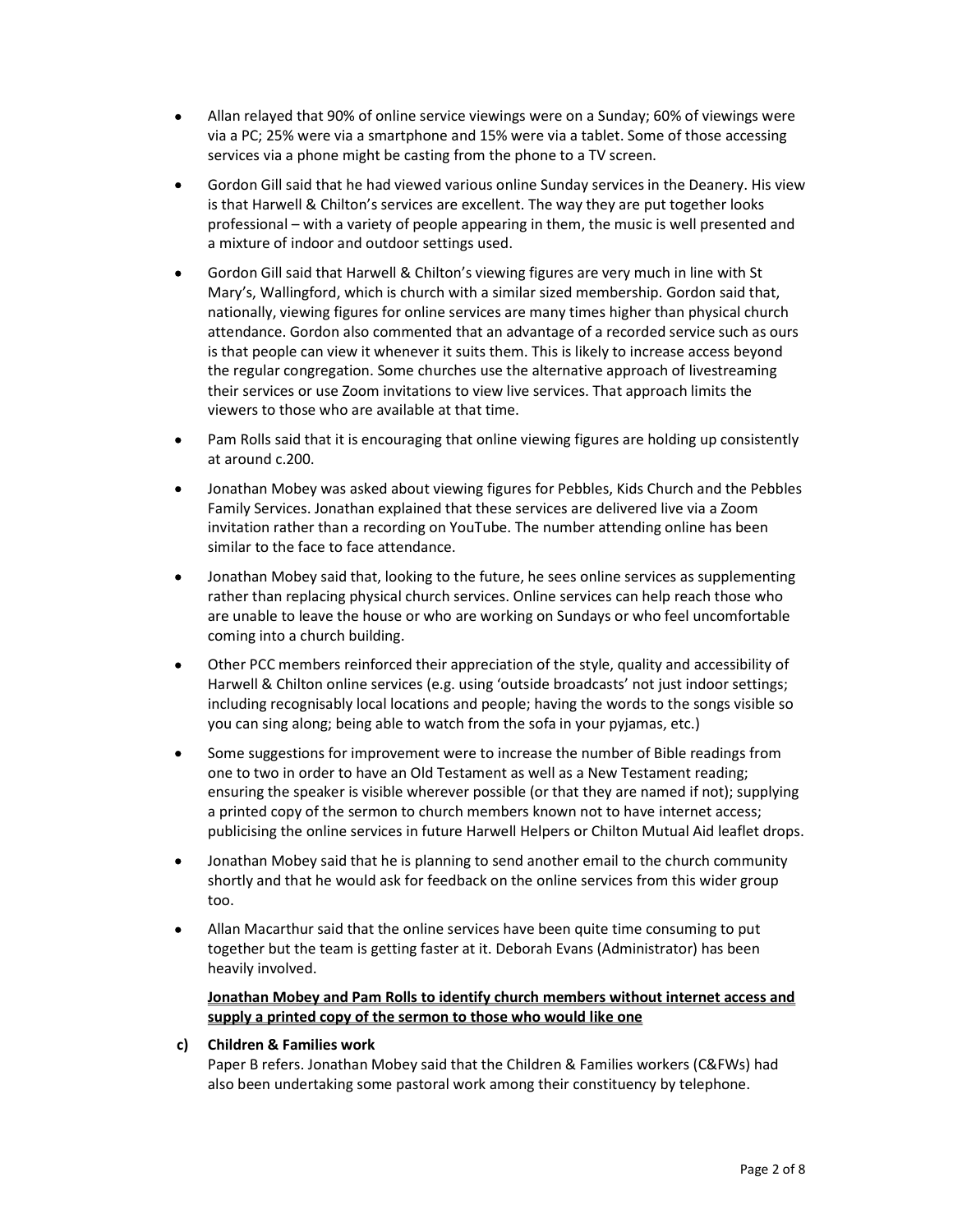Pat Moseley said that it was great that the C&FWs have been able to keep all their work going via the use of technology. Other PCC members agreed. Jonathan said that he would feed back this appreciation and encouragement to the C&FWs.

#### d) Pastoral work

Pam Rolls reported that she and Jan Radford between them have telephoned everyone who attends Generation Gold, plus a few others. Hazel Benton, Joan Impey, Pat Moseley and Audrey Slater have also telephoned potentially isolated church members.

Pam Rolls reported that everyone they have spoken to so far seems in good heart. Many have good neighbours or relatives living nearby and have spoken highly of the practical help they have received from others. Quite a few have viewed the online church services. Others have been using Bible reading notes and accessing church services via TV or radio.

### e) Staffing

Jonathan Mobey reported that Deborah Evans has taken to the Administrator role very well and is a pleasure to work with.

Jonathan invited questions from PCC members about the staffing arrangements.

## Rector's medical work

Hazel Benton said that whilst it is admirable for the Rector to undertake extra medical duties, she felt that it would have been courteous to have advised the PCCs and indeed the wider congregations of this. Jonathan Mobey apologised for not keeping people informed and agreed that he should have made his absence on medical work more widely known. Pat Moseley agreed that informing the PCCs, even after the event, would have been helpful.

Rebecca Lewis explained that the Senior Leadership Team (SLT) had found there to be a fast-moving situation around the end of March and in the run up to Easter with Government and Diocese decisions constantly affecting the team's tentative plans. The Rector was making decisions about medical work around that same time and he did talk to the SLT about it at that point.

Gordon Gill commented that he preferred the Rector's low-key approach to communicating that he was undertaking extra medical duties.

Pat Moseley commented that he was glad that the Rector was contributing medically and wanted the Rector to know that people are praying for him.

#### Children & Families workers (C&FWs)

Rebecca Lewis said that she was delighted that the C&FWs are able to do as much as 15 hours per week each at the moment. Given that they regularly exceed their 20 hours per week in normal times, Rebecca felt that doing less for the time being is not a concern.

Jonathan Mobey invited Hazel Benton, as Chair of the Employment Committee, to comment. Hazel explained that she, Jonathan, Stuart Gibson and Jane Woolley had looked into the furlough option should the C&FWs express an interest in it. But when it became clear that the C&FWs preferred to carry on working as many hours as they could manage, then Hazel recommended that they be allowed to do so and continue to be paid in full, if possible.

Jonathan Mobey confirmed that the arrangement suggested by Hazel was in place at the moment but that he is reviewing regularly whether this is sustainable.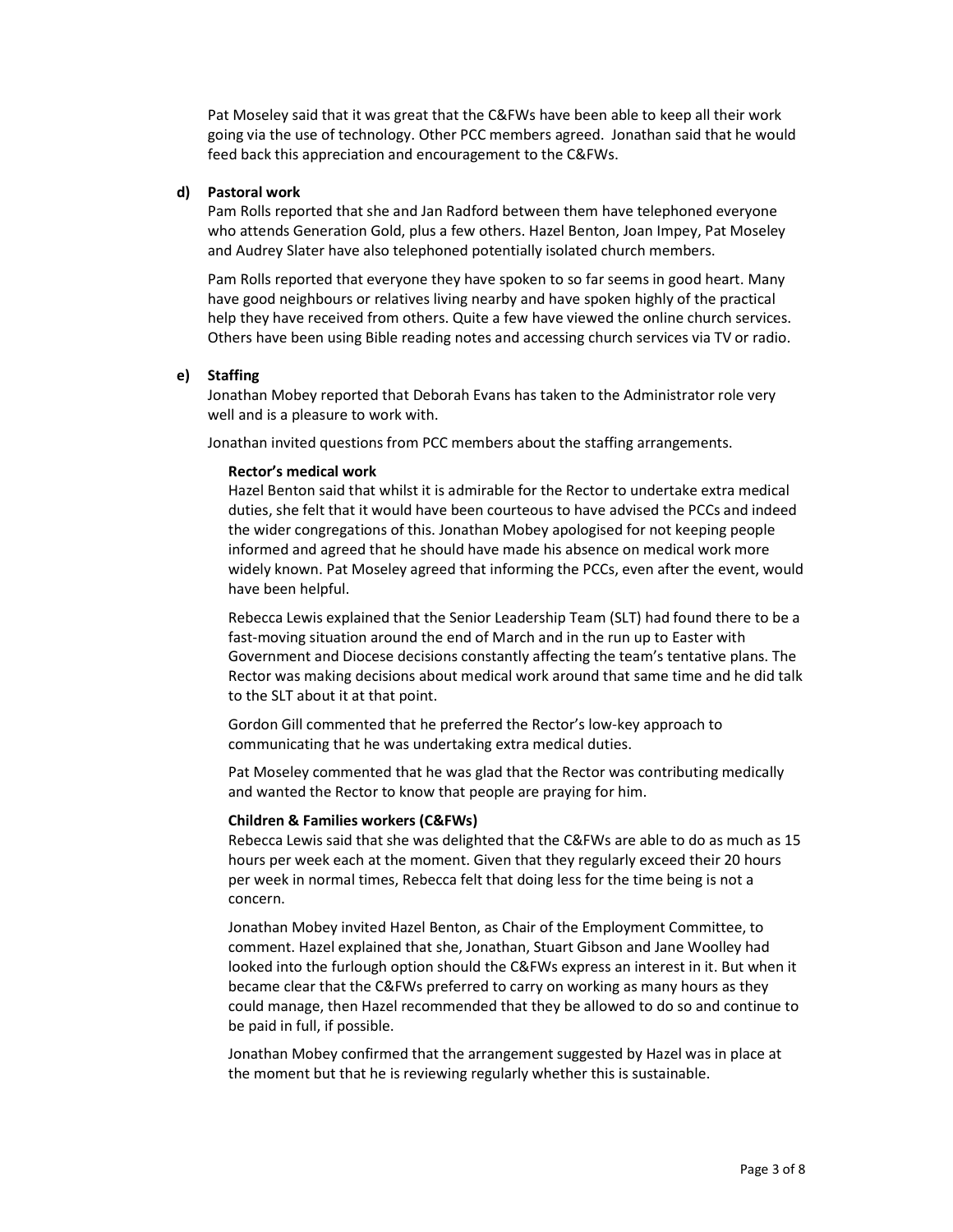In answer to a question from Allan Macarthur, Jonathan Mobey clarified that furloughed workers are not allowed to undertake activity on a voluntary basis that would have been part of their paid role.

Jonathan Mobey invited Stuart Gibson to comment because it was he who had raised the question of furloughing originally. Stuart explained that he had raised the matter because he felt it was a question that needed debating and not because he was for or against it personally. Stuart confirmed that he was perfectly happy with the outcome.

#### f) Finances

Jane Woolley said that she felt that we could still write to existing funders of the Children & Families worker post to ask them if they would be minded to continue this funding. Jonathan Mobey said that this contact would need to be made by the Treasurers/Bookkeeper because the identity of donors and the sums they have pledged is confidential.

Gordon Gill suggested taking a collection during the online services. Jonathan Mobey agreed that we could consider that. However the situation is delicate because some viewers will not be regular church members, plus some people's finances will have been badly impacted by the Covid-19 situation.

Tony Hughes asked what proportion of giving is collection plate income. Tony pointed out that if it's a minor amount, it might not be worth worrying about it when the issues might be delicate. Stuart Gibson said that plated income is c.15% of giving at All Saints' which he felt was fairly significant. Envelope giving was additional to that. Stuart said that the size of the impact depends on how long this situation goes on for.

Gordon Gill suggested writing to those in the envelope donation scheme to ask if they would consider donating in other ways.

Jonathan Mobey suggested that such questions should be debated in the individual PCC meetings.

#### g) Other activities

Tony Hughes and Hazel Benton respectively confirmed that Harwell Feast and Chilton Family Fun Day have definitely been cancelled for 2020.

Alex Reich noted that pastoral care of older church members was in hand. He wondered whether we could do the equivalent for teenagers and young adults who might also be suffering from social isolation.

Jonathan Mobey agreed that a lot of younger people are suffering from social isolation. However, we do not have a lot of young adults in our congregation and teenagers will be living with their families. Rebecca Lewis pointed out that safeguarding rules prevent us from making direct contact with teenagers.

Rebecca Lewis explained that Pathfinder sessions for 11-16 year olds are still taking place via Zoom. Those who attended YF but not Pathfinders have been invited to attend the Pathfinders Zoom sessions. Pathfinders translates better than YF to a Zoom format because Pathfinders is more discursive.

#### h) CAP work

The PCCs noted the proposal to offer online Money Coaching on a one to one rather than a group basis. There were no concerns about this proposal. Jonathan Mobey will feed back to Naomi Gibson about this.

Pam Rolls asked Jonathan Mobey to also express the PCCs' thanks for the heart that the CAP Money Course team have for their work, and to encourage them in it.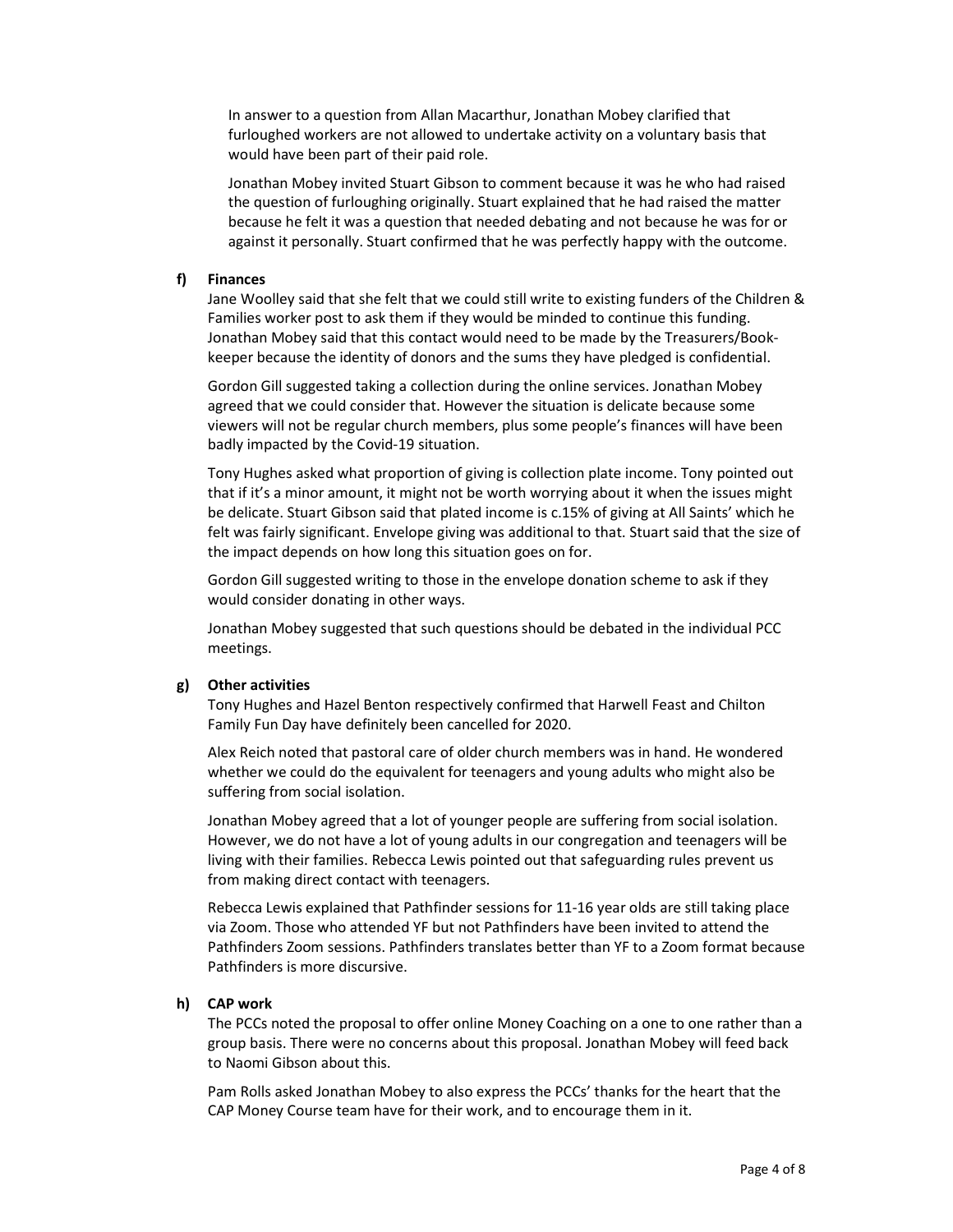### i) Future plans

Jonathan Mobey said that he would ideally like to livestream services when physical services are possible again.

Gordon Gill reported that he had been trying to encourage the Bishops in the Oxford Diocese to livestream services for years as part of Gordon's work for a charity that runs 60 care homes. The answer had always been that it was too difficult. But the Covid-19 response has now forced the issue.

Allan Macarthur commented that the technical challenges of livestreaming services are considerable and different to publishing a remotely compiled service on YouTube.

Chris Pollard commented that there are likely to be various intermediate steps before lockdown and social distancing are completely removed. It could be quite a strain on resources to offer both online and face to face Sunday service options. So we need to prepare for that now in some way. Yvonne Sanderson concurred. Jonathan Mobey agreed that there are quite a few possible lockdown exit strategy scenarios.

Jonathan Mobey remarked that he had been keeping an eye on what is allowed in Germany. They are now able to gather in church but are not allowed to sing! Some MPs are petitioning the Church of England to allow funerals in church again. Allan Macarthur said that he saw that the Republic of Ireland has opening churches in phase 4 of their lockdown easing roadmap. This phase also covers opening of museums and other public places.

Gordon Gill said that he had heard of one church with a normal seating capacity of 500 that had calculated that they could only allow 29 people in the building with social distancing.

#### All Saints' preliminaries & procedural

3) Apologies for absence Apologies from: Janet Radford

#### 4) Minutes from previous meetings (Papers C and D)

- a) Minutes for 4 February 2020 (the previous meeting) Unanimously approved and accepted as a true record that may be signed by the Rector.
- b) Minutes for 5 November 2019 (now with joint PCC section added to minutes) Unanimously approved and accepted as a true record that may be signed by the Rector.
- c) Minutes for 7 May 2019 (missing from archives) Phil Corbishley had taken these minutes, when acting as interim secretary.

Phil Corbishley to send Christopher Pollard a copy of the minutes. Christopher to circulate the minutes to PCC members for approval. All PCC members to submit any suggested revisions to minutes to Christopher Pollard before Monday 11 May 2020.

#### 5) Decisions of the Standing Committee

a) £1,000 from Church Hall Fund to Chilton Mutual Aid Group ('CMAG') Stuart Gibson pointed out a correction from the agenda, that the £1,000 is not a loan to CMAG. It is an amount that was put into reserve to be an underwriting for CMAG. However, circa. £900 has been received in donations so far, therefore the underwriting is unlikely to be required.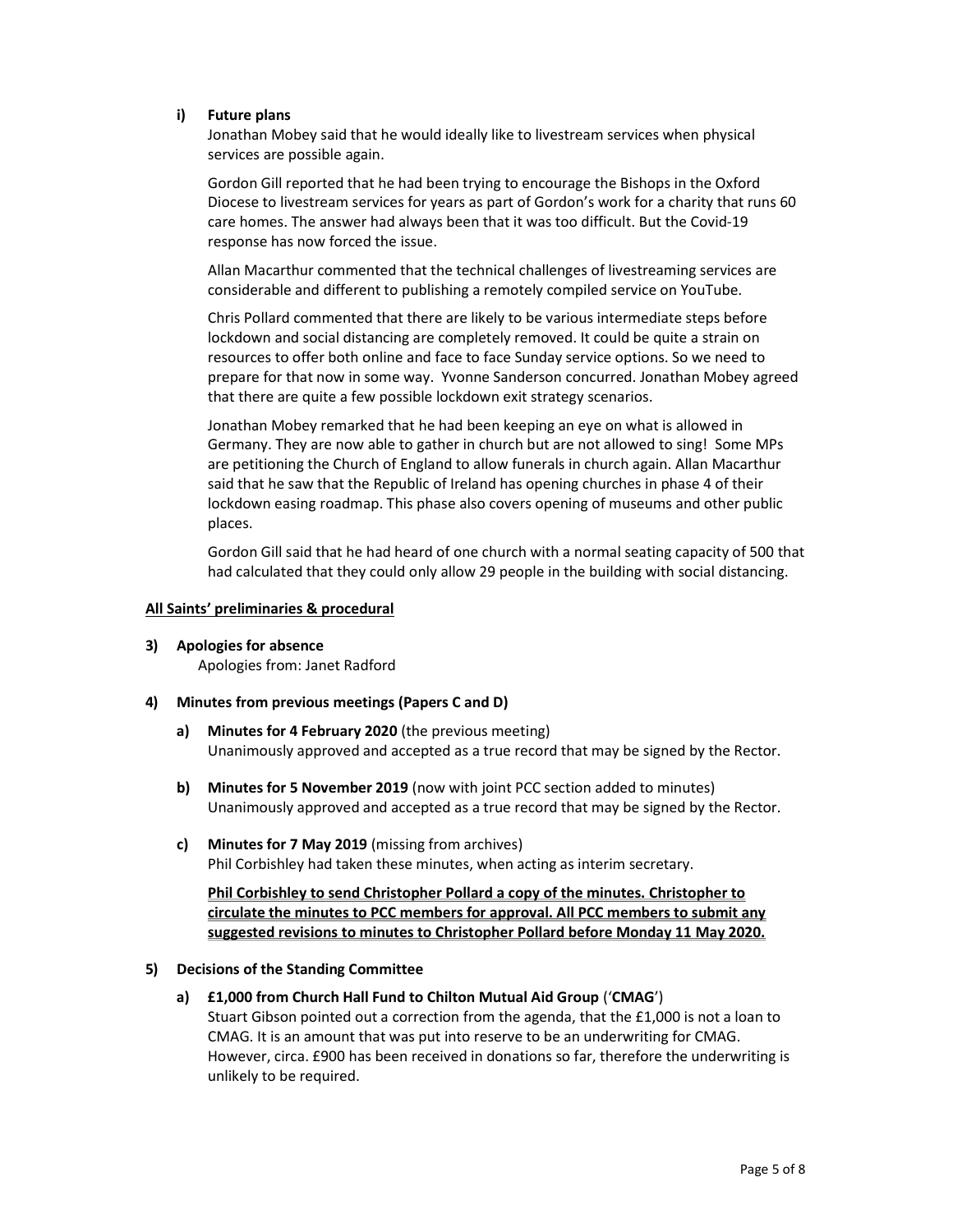CMAG help those who cannot leave the house due to COVID-19 (i.e. the most vulnerable and those shielding c.f. isolating), by carrying out certain tasks on their behalf (e.g. collect prescriptions, do the supermarket shop, etc.).

Phil asked if there was anything more that we could do to help. Stuart responded that the group is already quite a large outfit that is handling it very well. Hazel noted that (in response to the initial leaflet CMAG sent out) more people offered to help than requested help.

Hazel suggested that (as another possible way to help) is to support Judy Goodall's cryptic quiz, as the funds are donated to CMAG.

The PCC wants to thank Stuart Gibson for facilitating the account to assist the CMAG.

## 6) Matters arising from the previous meeting

#### a) Christians against Poverty (CAP)

Stuart Gibson clarified that the individuals that previously provided donations over the last three years has now ceased (c.f. the PCC providing money to CAP). The CPCC is committed to pay for the next 3 years (with a split of two thirds, one third). CAP is aware that the PCC may not be able to meet its commitment.

Jonathan suggested that we need to think more creatively for funds. Suggestions were to have Liz Roberts do a talk at the end of an online service with a link to donate, or a virtual plate at the end of the service. Although the online service may raise an issue regarding whether the donations are from the Benefice as a whole (rather than Chilton only).

There's potential that the payment could come from the Missions budget, but this is already hard-pressed to meet.

## All members to try to think of ways to raise money for CAP

#### b) Food donation

This was actually done through Harwell Helpers food bank (rather than through Chilton PCC). There doesn't appear to be a pressing need to have one in Chilton: there is another one in Didcot that is well supported; and there are currently issues with acceptance of food donations due to COVID-19.

## c) Chilton Fun Day

Already discussed (above) – the whole fun day officially cancelled.

#### d) Annual meetings

Continue to wait until COVID-19 passes. New deadline for annual meeting from Church of England of 31 October 2020. It was decided that if we get close to this then we shall have a Zoom annual meeting.

#### Finance

## 7 & 8) Finance and income expenditure in light of COVID-19 (Papers E and F)

Stuart updated us that the income looks good on the spreadsheet due to the gift aid claim. But the issue is the loss of the plated income and envelope scheme (shown within the 'pledged' row).

We already approved a negative budget, and COVID-19 is unlikely to help bring the budget into a positive. However, there will be less use of electricity and will save money from holiday schools. We need to keep an eye on the budget over the year.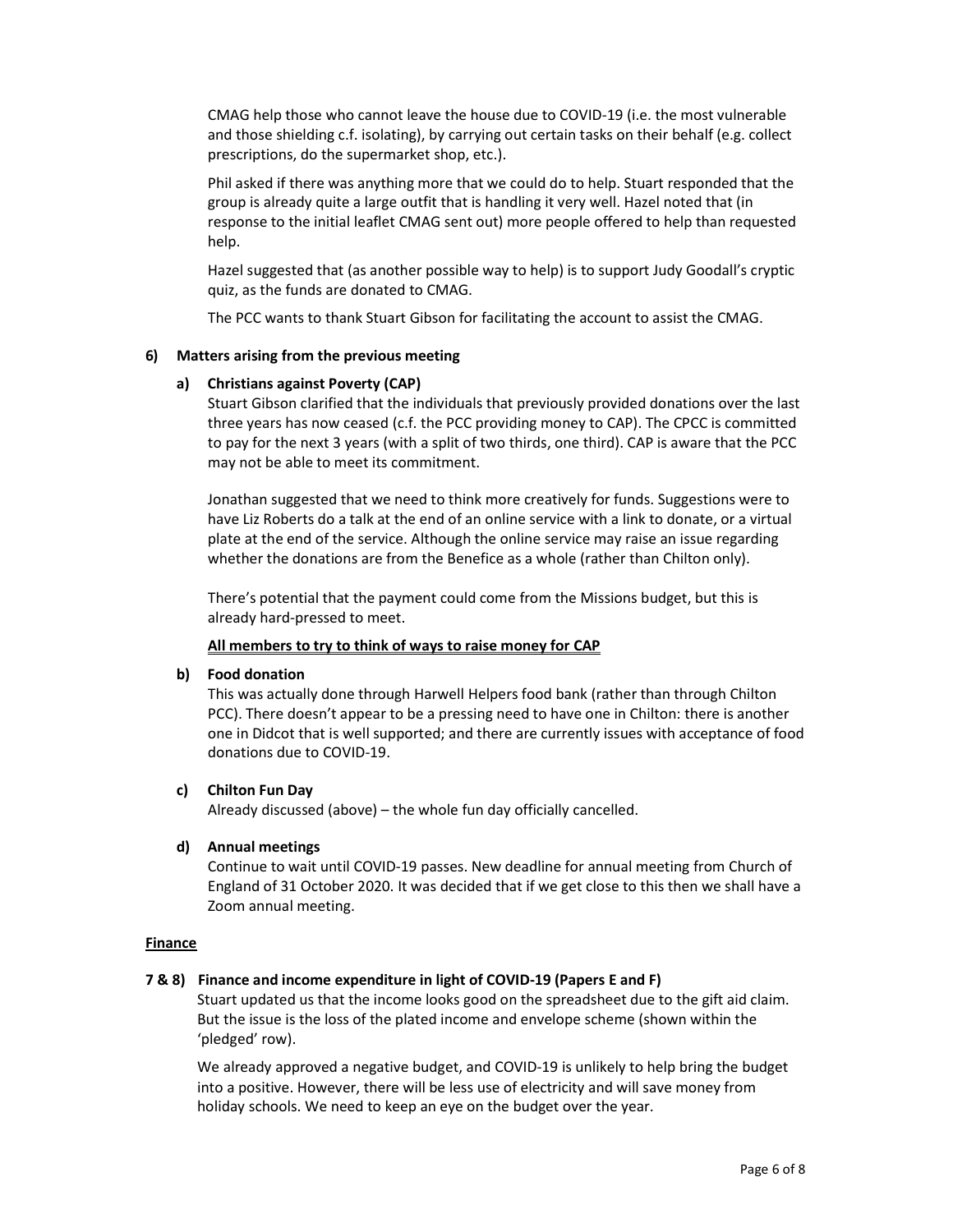The PCC would like to thank Stuart Gibson for preparing the papers.

## 9) Mission Giving

Yvonne updated the PCC that she had a meeting Helen to discuss the budget. A proposal has been prepared (but not yet approved by the others in Mission Giving). Yvonne shared the draft budget with the PCC.

The PCC thought that the budget looked good overall, but need the Mission Giving team to approve and formerly submit the budget for discussion and confirmation at the next PCC (subject to enough money being in the budget).

Stuart would like confirmation regarding the five missions/charities that will receive funds.

# Yvonne to confirm the five missions/charities and provide an internally approved budget to the PCC next meeting.

## Fabric

# 10) Ramp and rail

Alex updated the PCC that he applied for the certificate, but eventually found out that the certificate was not needed. A mock-up was due to be trailed on 29 March, but this is now on hold due to the COVID-19 pandemic.

# 11) West House boundary issue (Paper G)

Alex updated the PCC that a letter had been drafted, finalised and posted to the West House letter box in February 2020. The letter suggested that the owners of the West House, Middle House and East House meet with Alex and Jonathan on 14 or 15 March 2020, but this would need to be postponed due to COVID-19.

A response to the letter was received from Middle House only. It was realised that the owners of West House are no longer living there, and have moved abroad (therefore not receiving mail posted to that letter box). Alex is to try posting through the postal service in case there is a forwarding address, but will need to find an email address as well.

The PCC would like to thank Alex for his perseverance.

# Alex (or church office) to post letter to West House as recorded delivery via postal service, and find email address to send a copy of the letter via email.

## Health and safety

No items on the agenda, but the PCC would like to thank John Pigott for continuing to check on the church and carrying out the lighting over the Easter period.

## Services and seasonal

## 12) Review of Easter season and online services

Online services already discussed (in CPCC above)

The Easter Season included all the Pebbles classes pre and post lockdown. Phil shared that the Pebble Zoom meetings were going well and occur weekly. Due to the lack of licence it's restricted to a maximum of 40 minutes (but this can be a good thing!).

The PCC would like to thank Judy Burbidge for creating the flowered crosses for Good Friday and Easter Day.